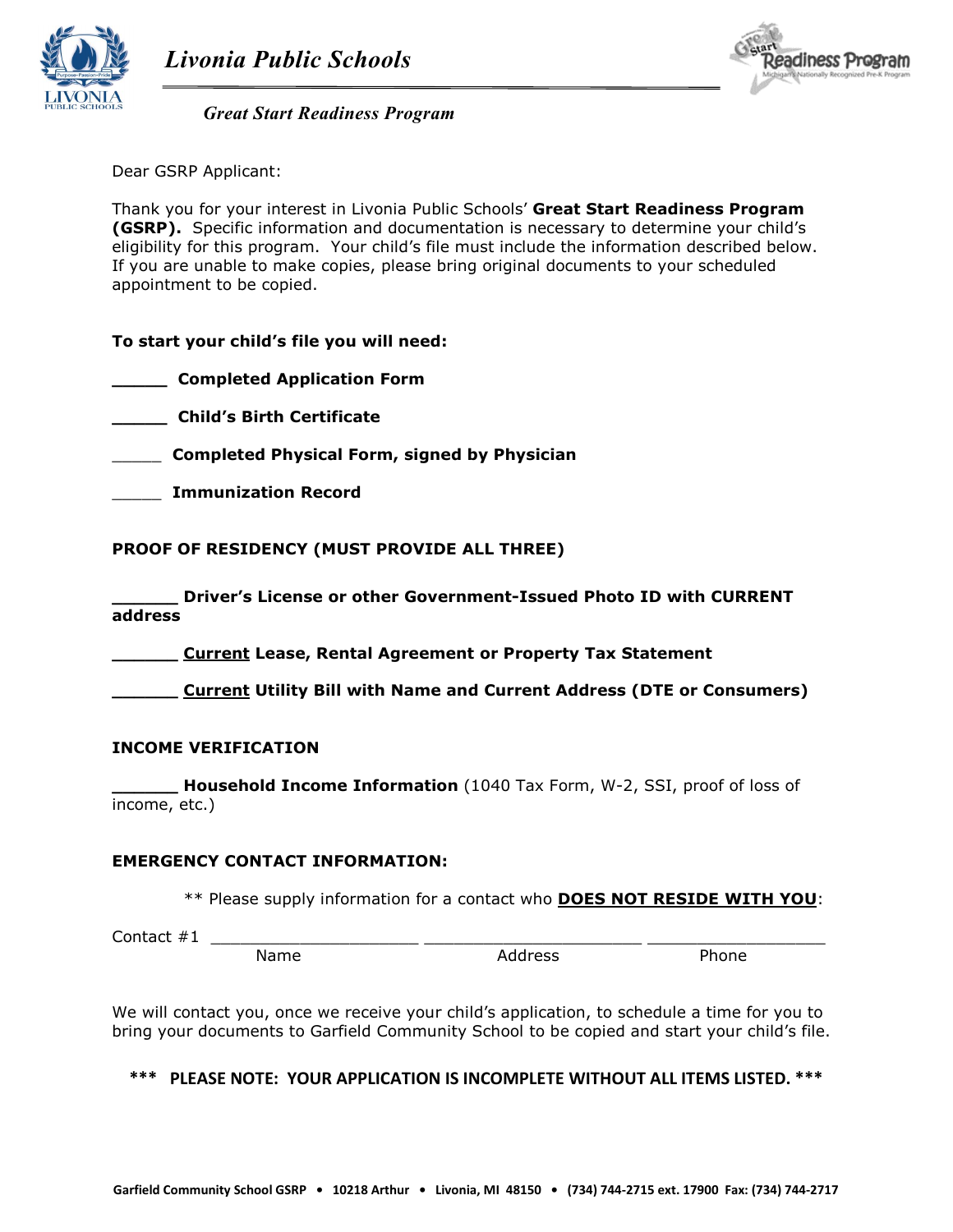# **HEALTH APPRAISAL**

**Dear Parent or Guardian:** The following information is requested so that the school can work with the parent to meet the physical, intellectual and emotional needs of the child. Fill out the information requested in Section I. Section III may be certifed by the transcription of information from the certifcate of immunization. The remaining sections are to be completed by a doctor, nurse and dentist. (**BE SURE TO BRING YOUR CHILD'S IMMUNIZATION RECORDS TO THE EXAMINATION**.)

| CHILD'S NAME (Last, First, Middle)<br>DATE OF BIRTH (mm/dd/yy)<br>ADDRESS (Number & Street)<br>(ZIP Code)<br>TODAY'S DATE (mm/dd/yy)<br>(City)<br>MI<br>PARENT/GUARDIAN (Last, First, Middle)<br>HOME TELEPHONE NUMBER<br>$\lambda$<br>(ZIP Code)<br>ADDRESS (Number & Street)<br>WORK TELEPHONE NUMBER<br>(City)<br>MI<br>$\lambda$<br><b>SECTION I - HEALTH HISTORY</b><br>yed<br>Resol <sup>®</sup><br>Say<br># Is your child having any of the problems listed below?<br>$\epsilon$<br><b>Birth History:</b><br>1 Allergies or Reactions (for example, food, medication or other)<br>$\Box$ $\Box$<br>$\Box$<br>2 Hay Fever, Asthma, or Wheezing<br>$\Box$ $\Box$<br>$\Box$<br>3 Eczema or Frequent Skin Rashes<br>$\square$ $\square$<br>$\Box$ |          |  |                  |  |  |  |  |  |
|------------------------------------------------------------------------------------------------------------------------------------------------------------------------------------------------------------------------------------------------------------------------------------------------------------------------------------------------------------------------------------------------------------------------------------------------------------------------------------------------------------------------------------------------------------------------------------------------------------------------------------------------------------------------------------------------------------------------------------------------------|----------|--|------------------|--|--|--|--|--|
|                                                                                                                                                                                                                                                                                                                                                                                                                                                                                                                                                                                                                                                                                                                                                      |          |  |                  |  |  |  |  |  |
|                                                                                                                                                                                                                                                                                                                                                                                                                                                                                                                                                                                                                                                                                                                                                      |          |  |                  |  |  |  |  |  |
|                                                                                                                                                                                                                                                                                                                                                                                                                                                                                                                                                                                                                                                                                                                                                      |          |  |                  |  |  |  |  |  |
|                                                                                                                                                                                                                                                                                                                                                                                                                                                                                                                                                                                                                                                                                                                                                      |          |  |                  |  |  |  |  |  |
|                                                                                                                                                                                                                                                                                                                                                                                                                                                                                                                                                                                                                                                                                                                                                      |          |  |                  |  |  |  |  |  |
|                                                                                                                                                                                                                                                                                                                                                                                                                                                                                                                                                                                                                                                                                                                                                      |          |  |                  |  |  |  |  |  |
|                                                                                                                                                                                                                                                                                                                                                                                                                                                                                                                                                                                                                                                                                                                                                      |          |  |                  |  |  |  |  |  |
|                                                                                                                                                                                                                                                                                                                                                                                                                                                                                                                                                                                                                                                                                                                                                      |          |  |                  |  |  |  |  |  |
|                                                                                                                                                                                                                                                                                                                                                                                                                                                                                                                                                                                                                                                                                                                                                      |          |  |                  |  |  |  |  |  |
|                                                                                                                                                                                                                                                                                                                                                                                                                                                                                                                                                                                                                                                                                                                                                      |          |  |                  |  |  |  |  |  |
|                                                                                                                                                                                                                                                                                                                                                                                                                                                                                                                                                                                                                                                                                                                                                      |          |  |                  |  |  |  |  |  |
|                                                                                                                                                                                                                                                                                                                                                                                                                                                                                                                                                                                                                                                                                                                                                      |          |  |                  |  |  |  |  |  |
|                                                                                                                                                                                                                                                                                                                                                                                                                                                                                                                                                                                                                                                                                                                                                      |          |  |                  |  |  |  |  |  |
| 4 Convulsions/Seizures<br>$\Box$<br>$\Box$ $\Box$                                                                                                                                                                                                                                                                                                                                                                                                                                                                                                                                                                                                                                                                                                    |          |  |                  |  |  |  |  |  |
| 5 Heart Trouble<br>$\Box$ $\Box$<br>$\Box$                                                                                                                                                                                                                                                                                                                                                                                                                                                                                                                                                                                                                                                                                                           |          |  |                  |  |  |  |  |  |
| $\Box$<br>6 Diabetes<br>$\Box$ $\Box$                                                                                                                                                                                                                                                                                                                                                                                                                                                                                                                                                                                                                                                                                                                |          |  |                  |  |  |  |  |  |
| 7 Frequent Colds, Sore Throats, Earaches (4 or more per year)<br>Are there any current or past diagnosis(es)<br>$\Box$ Yes $\Box$ No<br>$\Box$ $\Box$ $\Box$                                                                                                                                                                                                                                                                                                                                                                                                                                                                                                                                                                                         |          |  |                  |  |  |  |  |  |
| 8 Trouble with Passing Urine or Bowel Movements<br>If yes, please describe:<br>$\Box$ $\Box$<br>$\Box$                                                                                                                                                                                                                                                                                                                                                                                                                                                                                                                                                                                                                                               |          |  |                  |  |  |  |  |  |
| 9 Shortness of Breath<br>$\Box$<br>$\Box$ $\Box$                                                                                                                                                                                                                                                                                                                                                                                                                                                                                                                                                                                                                                                                                                     |          |  |                  |  |  |  |  |  |
| $\Box$ $\Box$ 10 Speech Problems                                                                                                                                                                                                                                                                                                                                                                                                                                                                                                                                                                                                                                                                                                                     |          |  |                  |  |  |  |  |  |
| □ 11 Menstrual Problems<br>$\Box$                                                                                                                                                                                                                                                                                                                                                                                                                                                                                                                                                                                                                                                                                                                    |          |  |                  |  |  |  |  |  |
| $\prime$<br>□ 12 Dental Problems: Date of Last Exam<br>□□                                                                                                                                                                                                                                                                                                                                                                                                                                                                                                                                                                                                                                                                                            |          |  |                  |  |  |  |  |  |
| □ □ ○ Other (please describe):                                                                                                                                                                                                                                                                                                                                                                                                                                                                                                                                                                                                                                                                                                                       |          |  |                  |  |  |  |  |  |
|                                                                                                                                                                                                                                                                                                                                                                                                                                                                                                                                                                                                                                                                                                                                                      |          |  |                  |  |  |  |  |  |
|                                                                                                                                                                                                                                                                                                                                                                                                                                                                                                                                                                                                                                                                                                                                                      |          |  |                  |  |  |  |  |  |
| $\Box$ $\Box$<br>Does your child take any medication(s) regularly?<br>If yes, list medications:<br>⇨<br>Reason for Medication                                                                                                                                                                                                                                                                                                                                                                                                                                                                                                                                                                                                                        |          |  |                  |  |  |  |  |  |
|                                                                                                                                                                                                                                                                                                                                                                                                                                                                                                                                                                                                                                                                                                                                                      |          |  |                  |  |  |  |  |  |
| $\prime$<br>$\prime$<br>Was the health history reviewed by a health professional?                                                                                                                                                                                                                                                                                                                                                                                                                                                                                                                                                                                                                                                                    |          |  |                  |  |  |  |  |  |
| <b>Parent/Guardian Signature</b><br>Date<br>$\Box$ Yes $\Box$ No<br><b>Examiner's Initials:</b>                                                                                                                                                                                                                                                                                                                                                                                                                                                                                                                                                                                                                                                      |          |  |                  |  |  |  |  |  |
|                                                                                                                                                                                                                                                                                                                                                                                                                                                                                                                                                                                                                                                                                                                                                      |          |  |                  |  |  |  |  |  |
| SECTION II - PHYSICAL EXAMINATION, INSPECTION, TESTS AND MEASUREMENTS<br>Required for Child Care and Head Start / Early Head Start                                                                                                                                                                                                                                                                                                                                                                                                                                                                                                                                                                                                                   |          |  |                  |  |  |  |  |  |
| <b>Tests and Measurements</b>                                                                                                                                                                                                                                                                                                                                                                                                                                                                                                                                                                                                                                                                                                                        |          |  |                  |  |  |  |  |  |
| உ                                                                                                                                                                                                                                                                                                                                                                                                                                                                                                                                                                                                                                                                                                                                                    |          |  | உ                |  |  |  |  |  |
| Referred                                                                                                                                                                                                                                                                                                                                                                                                                                                                                                                                                                                                                                                                                                                                             |          |  |                  |  |  |  |  |  |
| <b>Under Car</b><br>Normal<br>Normal<br>$\stackrel{\circ}{\simeq}$<br>yes<br>Š<br>$\geq$<br>Was child tested for:<br>Test results:<br>Was child tested for:<br>Test results:                                                                                                                                                                                                                                                                                                                                                                                                                                                                                                                                                                         | Referred |  | <b>Under Car</b> |  |  |  |  |  |
| <b>HEIGHT &amp; WEIGHT</b><br><b>VISION</b><br><b>Visual Acuity</b><br>□<br>Height<br>ПI                                                                                                                                                                                                                                                                                                                                                                                                                                                                                                                                                                                                                                                             |          |  |                  |  |  |  |  |  |
| Muscle Imbalance<br>Weight<br>$\Box$<br>$\Box$                                                                                                                                                                                                                                                                                                                                                                                                                                                                                                                                                                                                                                                                                                       |          |  |                  |  |  |  |  |  |
| Other<br>Other:<br>Other:<br>Date: $\_\_$<br>□<br>⊔                                                                                                                                                                                                                                                                                                                                                                                                                                                                                                                                                                                                                                                                                                  |          |  |                  |  |  |  |  |  |
| <b>HEARING</b><br><b>HEMOGLOBIN / HEMATOCRIT</b><br>$\Rightarrow$<br>Audiometer<br>□<br>□                                                                                                                                                                                                                                                                                                                                                                                                                                                                                                                                                                                                                                                            |          |  |                  |  |  |  |  |  |
| Other:<br>$\Box$<br>$\Box$<br><b>BLOOD PRESSURE</b><br>П<br>п                                                                                                                                                                                                                                                                                                                                                                                                                                                                                                                                                                                                                                                                                        |          |  |                  |  |  |  |  |  |
| Date:                                                                                                                                                                                                                                                                                                                                                                                                                                                                                                                                                                                                                                                                                                                                                |          |  |                  |  |  |  |  |  |
| <b>URINALYSIS</b><br><b>TUBERCULIN</b><br>Sugar<br>Type: $\_\_$                                                                                                                                                                                                                                                                                                                                                                                                                                                                                                                                                                                                                                                                                      |          |  |                  |  |  |  |  |  |
| Albumin<br>$\Box$<br>$\Box$<br>0 O                                                                                                                                                                                                                                                                                                                                                                                                                                                                                                                                                                                                                                                                                                                   |          |  |                  |  |  |  |  |  |
| Date: $\frac{1}{\sqrt{1-\frac{1}{2}}}\frac{1}{\sqrt{1-\frac{1}{2}}}\frac{1}{\sqrt{1-\frac{1}{2}}}\frac{1}{\sqrt{1-\frac{1}{2}}}\frac{1}{\sqrt{1-\frac{1}{2}}}\frac{1}{\sqrt{1-\frac{1}{2}}}\frac{1}{\sqrt{1-\frac{1}{2}}}\frac{1}{\sqrt{1-\frac{1}{2}}}\frac{1}{\sqrt{1-\frac{1}{2}}}\frac{1}{\sqrt{1-\frac{1}{2}}}\frac{1}{\sqrt{1-\frac{1}{2}}}\frac{1}{\sqrt{1-\frac{1}{2}}}\frac{1}{\sqrt{1-\frac{1}{2}}}\frac{1}{\$<br>$Neg.: \Box$ Pos.: $\Box$<br>Microscopic<br>Date: $\_\_$<br>mm                                                                                                                                                                                                                                                           |          |  |                  |  |  |  |  |  |
| <b>BLOOD LEAD LEVEL</b><br>NOTE: Blood lead level required for all children enrolled in Medicaid must be tested<br>at one and two years of age, or once between three and six years of age if not                                                                                                                                                                                                                                                                                                                                                                                                                                                                                                                                                    |          |  |                  |  |  |  |  |  |
| ⇨<br>Level __________ ug/dl<br>$\Box$<br>$\Box$<br>previously tested. All children under age six living in high-risk areas should be tested                                                                                                                                                                                                                                                                                                                                                                                                                                                                                                                                                                                                          |          |  |                  |  |  |  |  |  |
| at the same intervals as listed above.<br>Date:<br><b>Examinations and/or Inspections</b>                                                                                                                                                                                                                                                                                                                                                                                                                                                                                                                                                                                                                                                            |          |  |                  |  |  |  |  |  |

Essential Findings Deviating from Normal: